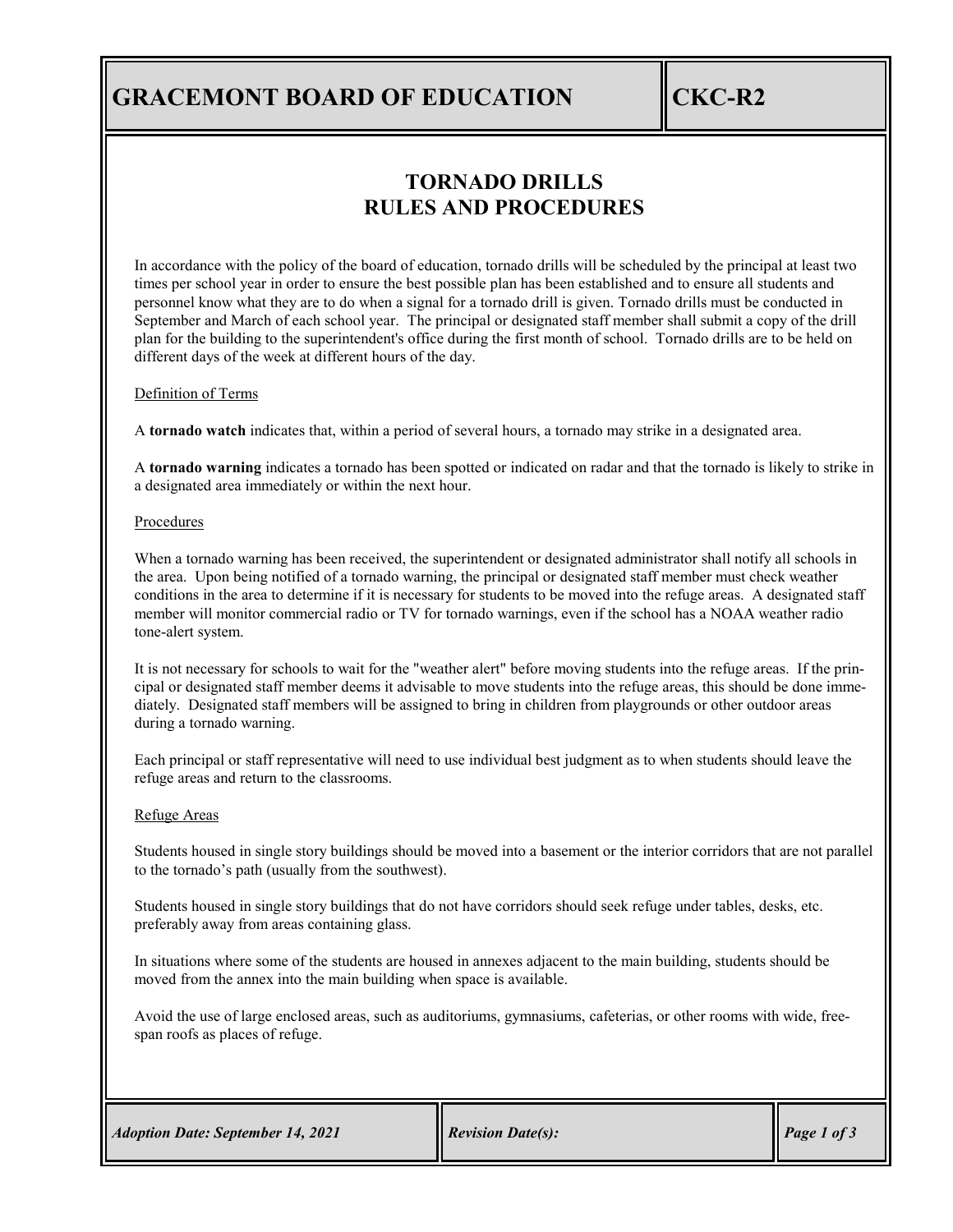# **GRACEMONT BOARD OF EDUCATION CKC-R2**

### **TORNADO DRILLS, RULES AND PROCEDURES (Cont.)**

If a school bus is caught in the open when a tornado is approaching, the children will be escorted to a nearby ditch or ravine and made to lie face down, hands over their heads. They should be far enough away from the bus so that the bus cannot topple onto them.

#### Planning Security Drills

When developing a tornado security drill, selecting refuge areas to be used should be the first consideration. After refuge areas are determined, the following should be accomplished:

- 1. Assign and fit the students into the refuge areas. Adjustment may be necessary.
- 2. Conduct drills with one or two rooms at a time.
- 3. Determine the position(s) to be taken in the refuge areas and explain them to the students. The following positions are recommended:
	- A. Down on knees, lean forward, cover as much of exposed body as possible by crossing arms and burying the face in the arms.
	- B. Cross legs, sit on the floor, and cover face with folded arms. (Students should turn their backs to natural light.)
- 4. Determine the signal to be used for the security drill and ensure all school personnel and students know how to distinguish it from other signals. Establish a backup alarm to be used in the event of a power failure, e.g. a battery-operated bullhorn, hand-cranked siren, or hand bell.
- 5. Conduct a building drill and make any changes necessary to improve the plan.

#### Teacher Responsibility

The classroom teacher has the responsibility of preparing the students for the drills as well as the real emergency. Information given by the teacher will do much to protect the emotional health of the child. Statements by uninformed or poorly informed individuals can cause students to become emotionally upset. It would seem psychologically sound to teach all students the usable facts that can be understood at their intelligence level. There cannot be a quick course of instruction once a tornado has struck.

#### Preparation of the Building

Close the outside doors on the side from which the tornado is approaching.

Open outside doors on the side of the building opposite to the approaching tornado. Doors must be fastened securely so there is no danger of their blowing shut. Tapered wedges and/or doorstops should be used for this. All inside doors leading into corridors must be left open.